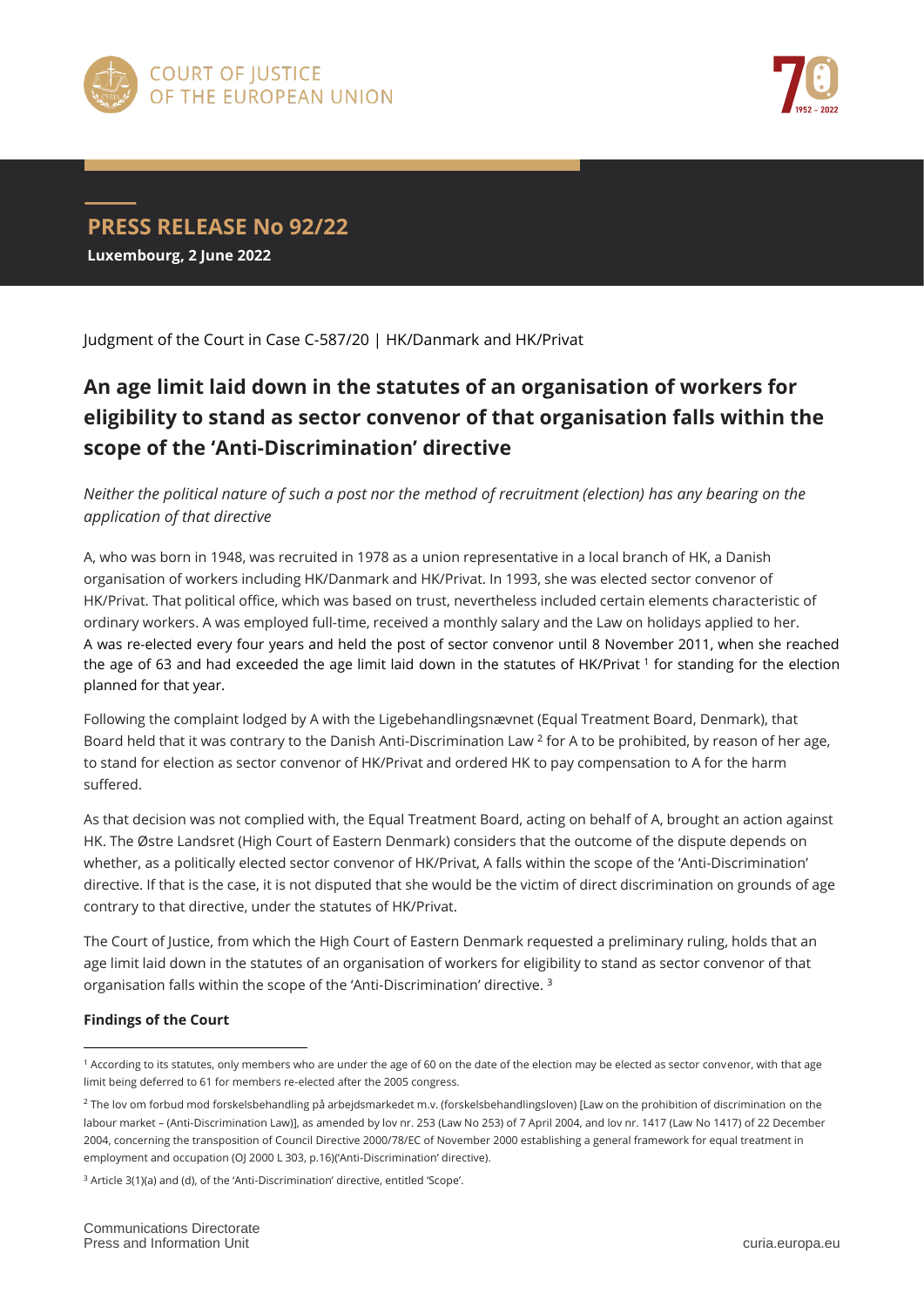First, the Court concludes that the 'conditions for access' within the meaning of Article 3(1)(a) of Directive 2000/78, <sup>4</sup> to the post of sector convenor of an organisation of workers fall within the scope of that directive.

In that respect, as regards the concept of 'conditions for access to employment, to self-employment or to occupation', within the meaning of that provision, it follows from the use, together, of the terms 'employment', 'selfemployment' and 'occupation' that Article 3(1)(a) covers conditions for access to any occupational activity, whatever the nature and characteristics of such activity. Those terms must be construed broadly, as is apparent from a comparison of the different language versions of that provision.

Accordingly, it follows from the wording of Article 3(1)(a) of the 'Anti-Discrimination' directive that the scope of that directive is not limited solely to the conditions for accessing posts occupied by 'workers' within the meaning of Article 45 TFEU.

In addition, the objectives of that directive bear out a textual interpretation thereof. The 'Anti-Discrimination' directive, the legal basis of which is the current Article 19(1) TFEU, does not seek to protect only workers as the weaker party in an employment relationship. The directive seeks to eliminate, on grounds relating to social and public interest, all discriminatory obstacles to access to livelihoods and to the capacity to contribute to society through work, irrespective of the legal form in which it is provided. Accordingly, the question of whether the conditions for access to the post of sector convenor of HK/Privat fall within the scope of Directive 2000/78 does not depend on whether or not the sector convenor is characterised as a worker within the meaning of Article 45 TFEU and the case law interpreting it. <sup>5</sup>

The political nature of such a post has no bearing on the inclusion of those conditions in the scope of the 'Anti-Discrimination' directive, since that directive applies to both the private and the public sectors and whatever the branch of activity, any exceptions being expressly specified. <sup>6</sup> In addition, the method of recruitment to a post, such as being elected, has no bearing on the application of that directive.

The foregoing findings are not called into question by the argument relating to the right of organisations of workers to elect freely their representatives, which forms part of the freedom of association enshrined in Article 12 of the Charter of Fundamental Rights of the European Union ('the Charter').

That right must be reconciled with the prohibition of discrimination in employment and occupation which is the purpose of the 'Anti-Discrimination' directive, as a specific expression of the general principle of non-discrimination enshrined in Article 21 of the Charter. Freedom of association is not absolute, according to Article 52(1) of the Charter, its exercise may be subject to limitations, provided that these are provided for by law and respect the essence of that freedom and the principle of proportionality.

Second, as regards the interpretation of Article 3(1)(d) of the 'Anti-Discrimination' directive, according to which that directive applies to, inter alia, involvement in an organisation of workers, the Court considers that the pursuit of the activity of sector convenor of such an organisation falls within the scope of that provision. To stand for election as sector convenor of an organisation of workers, just as is the case in respect of holding the role of sector convenor once elected, constitutes a means of 'involvement', in the usual sense of that term, in such an organisation.

Such an interpretation reflects the objective of that directive, which is to lay down a general framework to combat

 $\overline{a}$ 

<sup>4</sup> Article 3(1)(a) of that directive applies, within the limits of the areas of competence conferred on the European Union, to all persons, as regards both the public and private sectors, including public bodies, in relation to conditions for access to employment, to self-employment or to occupation, including selection criteria and recruitment conditions, whatever the branch of activity and at all levels of the professional hierarchy, including promotion.

<sup>5</sup> According to settled case-law of the Court, a 'worker' , within the meaning of Article 45 TFEU, is a person who, for a certain period of time, performs services for and under the direction of another person in return for which he or she receives remuneration.

<sup>6</sup> Under Article 3(4) of the 'Anti-Discrimination' directive, Member States may provide that that directive, in so far as it relates specifically to discrimination on the grounds of age, does not apply to the armed forces.